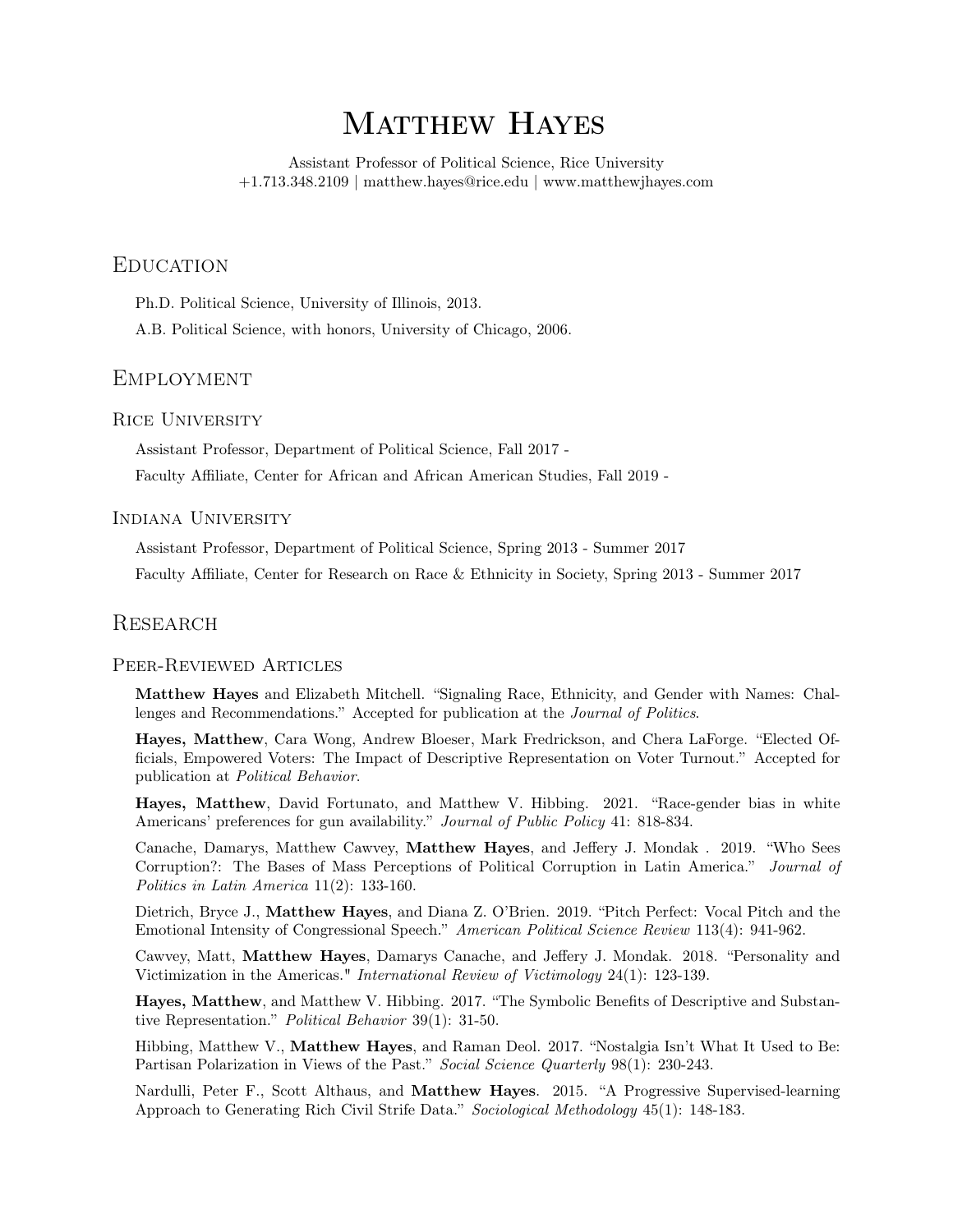Mondak, Jefery J., Matthew Hayes, Damarys Canache, and Mitchell A. Seligson. 2014. "Determinants of Perceived Skin-Color Discrimination in Latin America" Journal of Politics 76(2): 506-520.

Canache, Damarys, Matthew Hayes, Jefery J. Mondak, and Sergio C. Wals. 2013. "Openness, Extraversion and the Intention to Emigrate" Journal of Research in Personality 47: 351-355.

Hayes, Matthew, Matthew V. Hibbing, and Tracy Sulkin. 2010. "Redistricting, Responsiveness, and Issue Attention." Legislative Studies Quarterly 35, no. 1: 91-115.

#### Book Chapters

Cawvey, Matthew, Matthew Hayes, Damarys Canache, and Jefery J. Mondak. 2018. "Biological and Psychological Infuences on Interpersonal and Political Trust." In Oxford Handbook of Social and Political Trust, edited by Eric M. Uslaner. Oxford University Press.

Cawvey, Matthew, Matthew Hayes, Damarys Canache, and Jefery J. Mondak. 2017. "Personality and Political Behavior." In Oxford Research Encyclopedia of Politics (online), edited by William R. Thompson.

Jefery J. Mondak, Matthew Hayes, and Damarys Canache. 2017. "Biological and psychological infuences on political trust." In Handbook on Political Trust, edited by Sonja Zmerli and Tom van der Meer, pages 143-159. Edward Elgar Publishing.

Huckfedlt, Robert, Jefery J. Mondak, Matthew Hayes, Matthew T. Pietryka, and Jack Reilly. 2013. "Networks, Interdependence, and Social Infuence in Politics." In Oxford Handbook of Political Psychology, edited by Leonie Huddy, David O. Sears, and Jack S. Levy, pages 662-698. Oxford University Press.

## OTHER WRITING

Matthew Hayes and Bryce J. Dietrich. "Race and Symbolic Politics in the U.S. Congress." Accepted for publication at PS: Political Science  $\mathcal B$  Politics; originally published in The Legislative Scholar, Fall 2020.

Hayes, Matthew and Marques Zárate. 2020. "African American Representation." In Voting and Political Representation in America: Issues and Trends, edited by Mark P. Jones.

Hayes, Matthew and Marques Zárate. 2020. "Literacy Tests." In Voting and Political Representation in America: Issues and Trends, edited by Mark P. Jones.

Hayes, Matthew and Marques Zárate. 2020. "Majority-Minority Districts." In Voting and Political Representation in America: Issues and Trends, edited by Mark P. Jones.

Dietrich, Bryce J., Matthew Hayes, and Diana Z. O'Brien. 2019. "As you watch the Democratic debates, remember that how politicians speak is as important as what they say." The Washington Post, 26 June.

Hayes, Matthew. 2015. Review of Metaracism: Explaining the Persistence of Racial Inequality by Carter A. Wilson. Perspectives on Politics. Volume 13, Issue 4: 1170-1172.

## Works in progress

Dietrich, Bryce J. and **Matthew Hayes**. "Symbols of the Struggle: Descriptive Representation and Issue-Based Symbolism in Congress" Invited to revise and resubmit

Zàrate, Marques, and Matthew Hayes. "Political Trust Moderates the Relationship between Anxiety and Political Participation"

Hayes, Matthew and Yuki Atsusaka. "Race and the Demand for Legislative Responsiveness."

Hayes, Matthew and Bryce J. Dietrich. "Race, Deliberation, and Voter Identifcation Laws."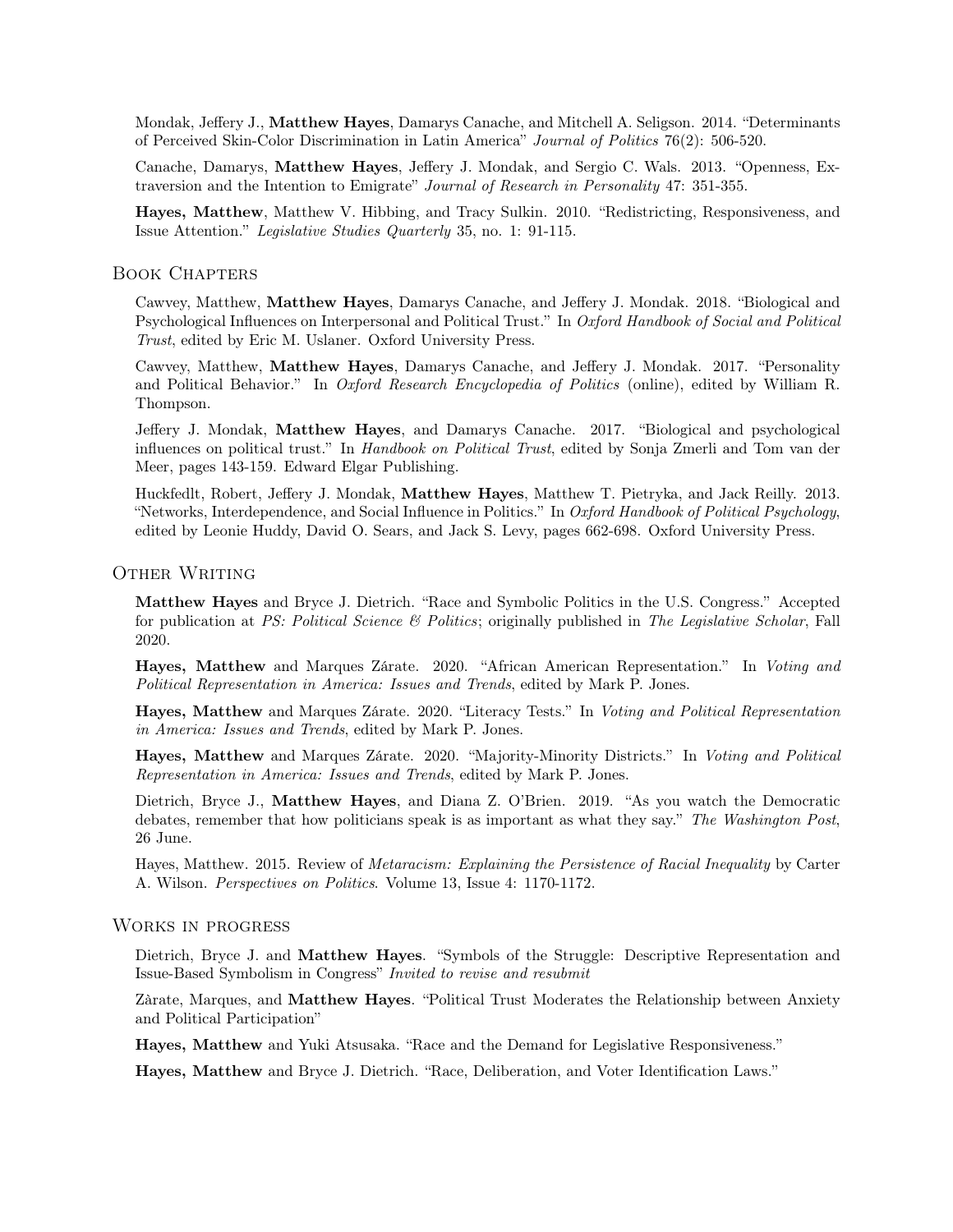# **PRESENTATIONS**

#### CONFERENCE PARTICIPATION

- 2022 Southern Political Science Association
- 2020 International Society for Political Psychology (declined due to Covid-19)
- 2019 International Society for Political Psychology, Southern Political Science Association
- 2018 Politics of Race, Immigration, and Ethnicity Consortium (University of Houston)
- 2017 Midwest Political Science Association, Western Political Science Association
- 2016 American Political Science Association, Midwest Political Science Association, Southern Political Science Association
- 2015 American Political Science Association, Midwest Political Science Association
- 2014 International Society for Political Psychology
- 2011 American Political Science Association, International Studies Association, Midwest Political Science Association
- 2008 American Political Science Association

## Workshops and Invited talks

- 2020 Florida State University, Political Science Speaker Series
- 2020 University of Texas, American Politics Speaker Series
- 2020 University of North Carolina, American Politics Research Group
- 2019 University of Georgia, Southern Political Psychology Workshop

#### PUBLIC LECTURES AND GUEST PRESENTATIONS

- 2021 "The Battle for Voting Rights in Texas and the United States," Rice University (August 27)
- 2021 "After the Verdict: Refections on an Unfnished Struggle for Racial Justice," Rice University (April 21)
- 2021 "Legacies of Racial Injustice in the 87th Texas Legislative Session," Rice University (April 9)
- 2020 "Refections on Juneteenth," Rice University (June 19)
- 2020 "Relations and Divides in a Diverse City," Rice University, (March 5)
- 2018 "Inside the 2018 Midterm Elections: Races and Issues," Glasscock School for Continuing Studies, Rice University (October 9)
- 2018 Dr. Martin Luther King Jr. Vigil Panel, Black Student Association, Rice University (January 14)

# **TEACHING**

#### COURSES TAUGHT

- POLI 325 "African American Politics." Rice University, Fall 2017, 2018, 2019, 2021.
- POLI 480 "Political Behavior." Rice University, Spring 2019, Fall 2019, 2021.
- POLI 535 "Race, Ethnicity, and US Politics." Rice University, Fall 2018, Spring 2021.
- POLI 539 "Political Psychology." Rice University, Spring 2018, Spring 2020.
- POLS-Y200 "Political Representation in America." Indiana University, Fall 2013.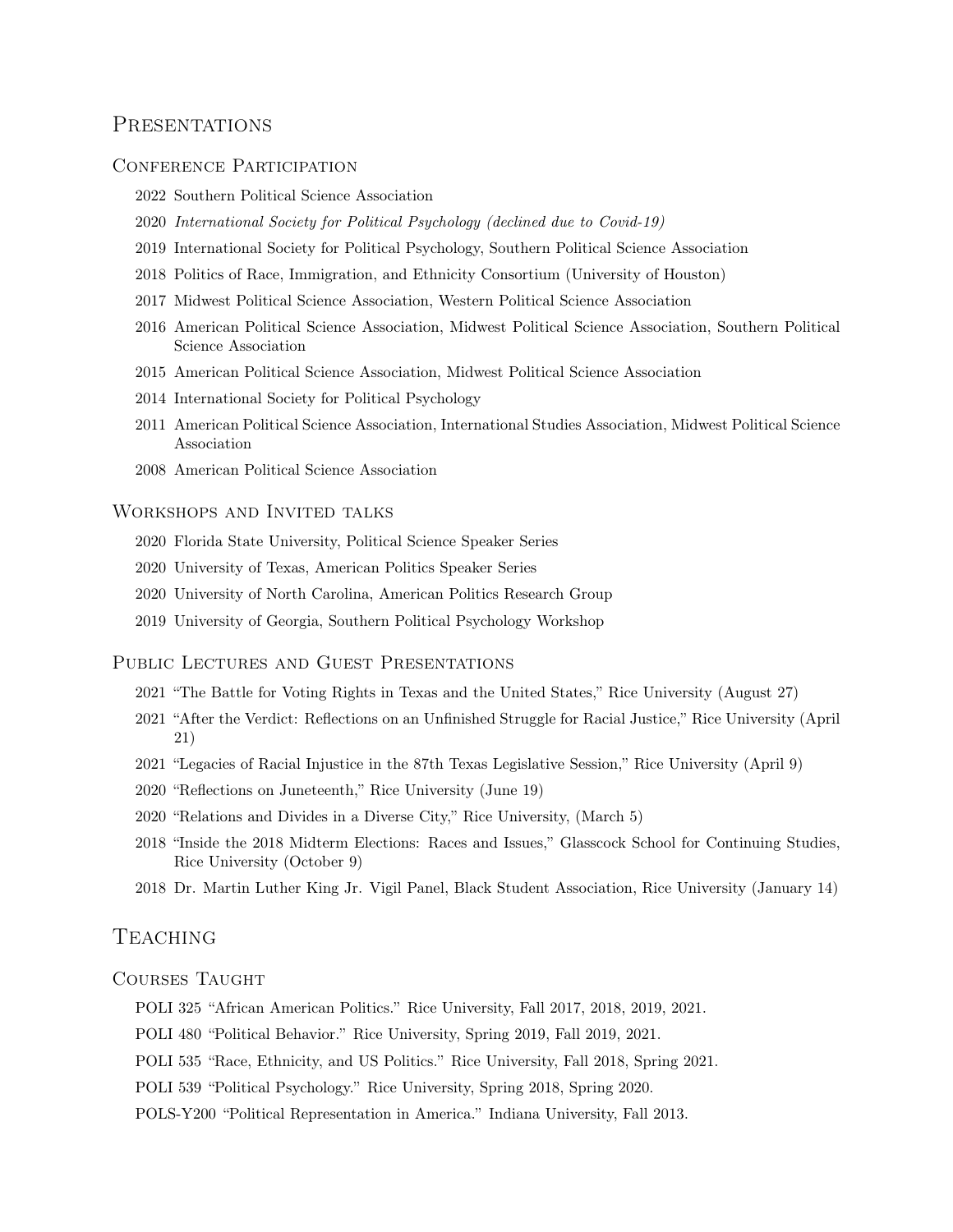- POLS-Y321 "Media and Politics." Indiana University, Fall 2015, Spring 2016.
- POLS-Y325 "African American Politics." Indiana University, Fall 2013, 2014, 2015.
- POLS-Y490 "Political Polarization, Gridlock, and American Democracy." Indiana University, Spring 2014, 2015.
- POLS-Y490 "Race, Ethnicity, Immigration, and Politics." Indiana University, Spring 2013.
- POLS-Y580 "Research Design." Indiana University, Spring 2014, 2015, 2016.
- POLS-Y661 "Political Psychology." Indiana University, Fall 2014.

#### Graduate Student Research Supervision and Awards

DISSERTATION COMMITTEE CHAIR: Marques Zárate (Rice University, *ongoing*)

- Dissertation Committee Member: Chano Arreguin-Abarca (Rice University, ongoing), Yuki Atsusaka (Rice University, ongoing), Alex Badas (Indiana University, 2016), Joseph Bolinger (Indiana University School of Public and Environmental Afairs, 2016), NaLette Brodnax (Indiana University School of Public and Environmental Afairs, 2017), Raul Casarez (Rice University Department of Sociology, ongoing), Julian Culver (Rice University Department of Sociology, ongoing), Matt Fowler (Indiana University, 2017), Matt Lamb (Rice University, 2020), Carly Mayes (Rice University, 2020), Cayden McDonald (Rice University, ongoing), Enrique Quezada (Rice University, ongoing), Katelyn Staufer (Indiana University, 2017), Tom Wonder (Indiana University, 2018), Luke Wood (Indiana University, 2018).
- SECOND YEAR, EXAMINATION, AND MASTER'S COMMITTEES: Colin Fisk (Indiana University, 2017), Eric R. Schmidt (Indiana University, 2016), Samuel York (Rice University, 2018), Sean Fedorko (Indiana University, 2014).
- APSA Minority Fellows Program: Marques Zárate (Rice University, 2020).

#### Undergraduate Student Research Supervision and Awards

- Research Mentor: Lauren Palladino (Rice University Undergraduate Scholars Program, 2019), Jasmine Smith (Indiana University CRRES Undergraduate Research Program, 2016).
- Senior Honors Theses: Elizabeth Mitchell (Indiana University, 2016), Lauren Palladino (Rice University, 2021), Jasmine Smith (Indiana University, 2017), Kelsey Gorman (Indiana University, 2015).
- Hudspeth Award for Best Undergraduate Seminar Paper in Political Science: Emily Klineberg (Rice University, 2020).
- John S. Ambler Award for Best Honors Thesis: Lauren Palladino Rice University, 2021.

# **GRANTS**

Race and Anti-Racism Research Fund for "Media Bias in the Perceived Viability of BIPOC Candidates," (Co-PI: Diana Z. O'Brien). 2020. \$10,600.

George R. Brown Teaching Grant for "Inquiry-Based Learning with the Collaborative Multiracial Post-Election Survey." 2020. \$2,000.

Doerr Institute for New Leaders Innovation Award for "Racial and Ethnic Gender Attitudes Towards Leadership." 2019. \$42,655.

Rice University Creative Ventures Fund for "Texas American Politics Conference." 2019. \$9,475.

Rice University Creative Ventures Fund for "Workshop on the Representation of Marginalized Groups." 2018. \$10,000.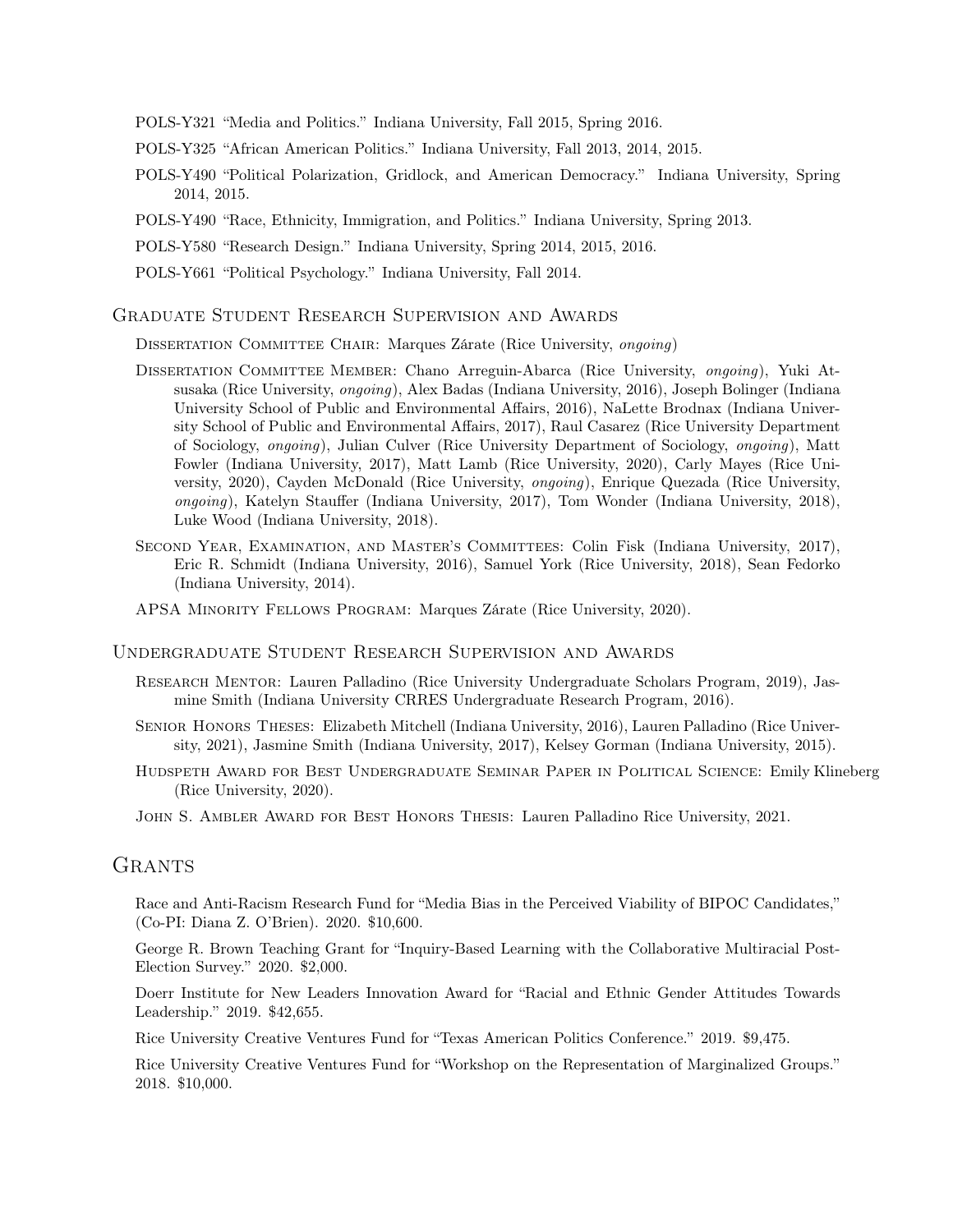National Science Foundation Collaborative Research Grant Proposal for "Deliberation, Lawmaking, and Voter Identifcation Laws," (Co-PI: Bryce J. Dietrich). 2018 (Submitted, not funded). \$248,605.

Center for Research on Race and Ethnicity in Society (CRRES) at Indiana University. Faculty Seed Grant for "Race and Voter Identifcation Laws." 2015. \$4,650.

# Honors and Awards

Sophia Meyer Farb Prize for Teaching Finalist. Phi Beta Kappa, Beta of Texas Chapter, Rice University. 2019.

Artinian Travel Award, Southern Political Science Association. Spring 2016.

Outstanding Black Faculty or Staf Nominee, Neal-Marshall Black Culture Center, Indiana University. Spring 2014.

List of Teachers Ranked as Excellent by their Students (top 10%), University of Illinois. Fall 2012.

List of Teachers Ranked as Excellent by their Students, University of Illinois. Fall 2009.

University of Illinois Graduate College Fellowship, University of Illinois. Fall 2006-Spring 2009.

Constantine Curris Graduate Travel Award, Department of Political Science, University of Illinois. Fall 2008.

University Scholarship, University of Chicago. Autumn 2002 - Spring 2006.

# **SERVICE**

#### **DEPARTMENT**

American Politics Search Committee. Department of Political Science. Rice University. Fall 2021-present.

Graduate Studies Committee. Department of Political Science. Rice University. Fall 2021-present

American Politics Search Committee. Department of Political Science. Rice University. Fall 2019.

Departmental Speaker Committee. Department of Political Science. Rice University. Fall 2017 - Spring 2019.

Organizer of the American Politics Workshop. Department of Political Science. Indiana University. Fall 2015 - Spring 2016.

Strategic Task Force. Department of Political Science. Indiana University. Spring 2016.

Subject Pool Administrator. Department of Political Science. Indiana University. Fall 2014-Spring 2016. Ad Hoc Committee on Second Year Paper Requirement. Department of Political Science. Indiana

University. Spring 2015.

Undergraduate Awards Committee. Department of Political Science. Indiana University. Spring 2015.

Personnel Committee. Department of Political Science. Indiana University. Fall 2013 - Spring 2014.

Graduate Admissions Committee. Department of Political Science. Indiana University. Spring 2013.

#### **UNIVERSITY**

Advisory Board. Building Research on Inequality to Grow Equity. Rice University. Fall 2021-Present. Co-Director. Statistical Training and Research Techniques at Rice University (STaRT@Rice). Spring 2021-Present.

Dean's Advisory Committee. School of Social Sciences. Rice University. Fall 2020 - Spring 2021.